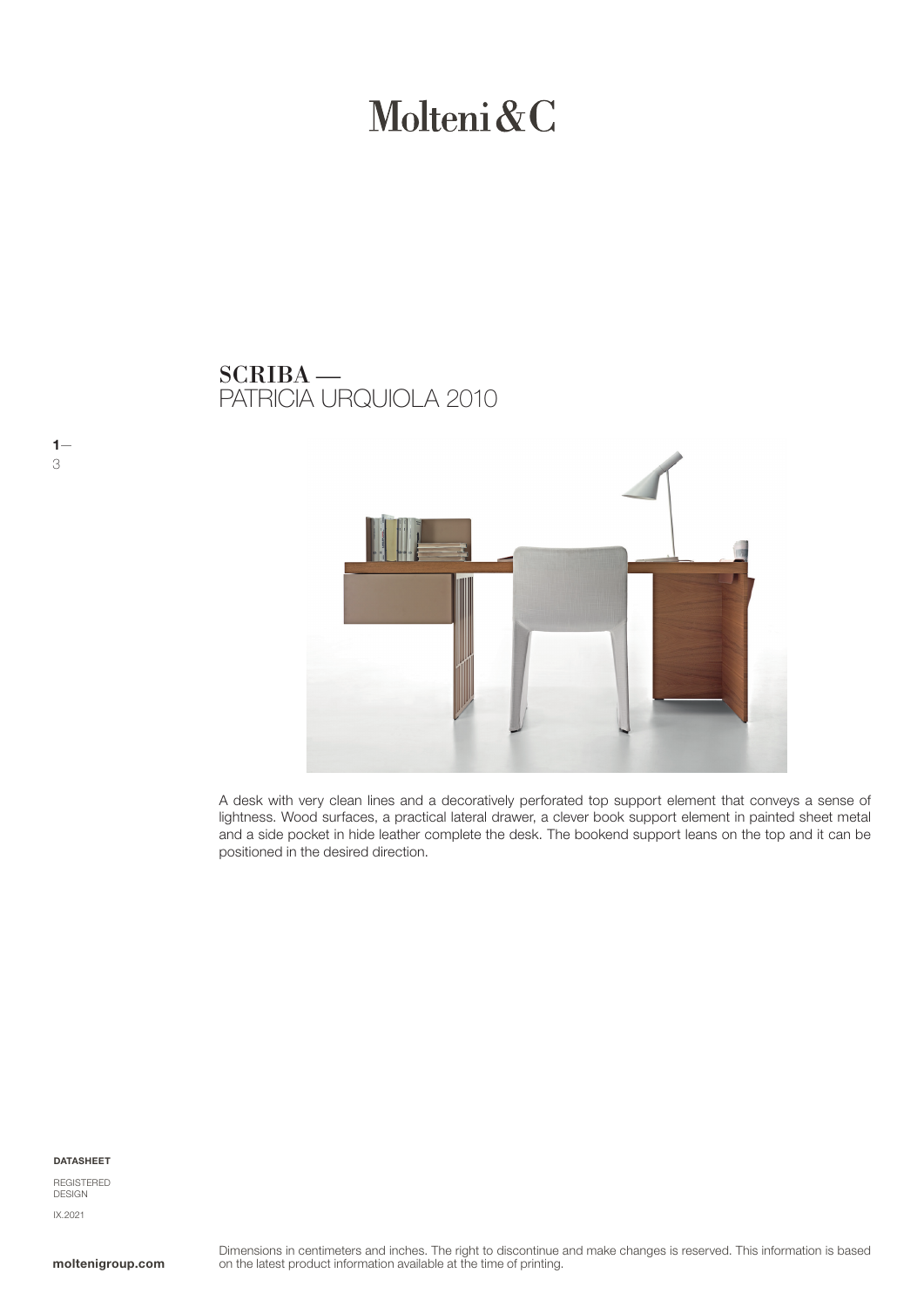**SCRIBA PATRICIA** URQUIOLA 2010

 $2-$ 

3

#### FINISHES

WOODEN PARTS FINISHES (TOP AND L SHAPE LEG) American walnut - eucalyptus - graphite oak

FINISH OF MATT LACQUERED PARTS (FRETWORK LEG AND DRAWER BLOCK) in the Molteni range of matt colours

HIDE LEATHER FINISHES (SIDE POUCH) natural - black - dark brown - white - ivory - dove grey red - hazelnut - tobacco - hunter green - mud green - almond

### Molteni&C

The pouch cannot be added later, but must be ordered along with the desk.

#### TECHNICAL INFORMATION

#### FRETWORK LEG

Panel composed of a central section in phenolic HPL laminate with exterior sheet aluminium 1 mm thick painted in the colours of the "Molteni Range". Feet in plastic material.

#### TOP

NOTES

Honeycomb core wood panel, finished with sliced American walnut (Juglans nigra), Oak (Quercus) or Eucalyptus (Eucalyptus globulus) veneer.

#### "L" SHAPE LEG

Chipboard panel. Finished with sliced American walnut, Oak or Eucalyptus veneer. Adjustable plastic feet.

POUCH

In vegetable tanned hide stained in the sample colours.

#### BOOKSHELF SUPPORT

Folded sheet aluminium 1 mm thick painted in the colours of the "Molteni Range".

#### CHEST OF DRAWER

Wood particleboard with melamine facing painted in the colours of the "Molteni Range".

#### TRAY DRAWER

Wood particleboard with melamine facing.



#### **DATASHEET**

REGISTERED DESIGN IX.2021